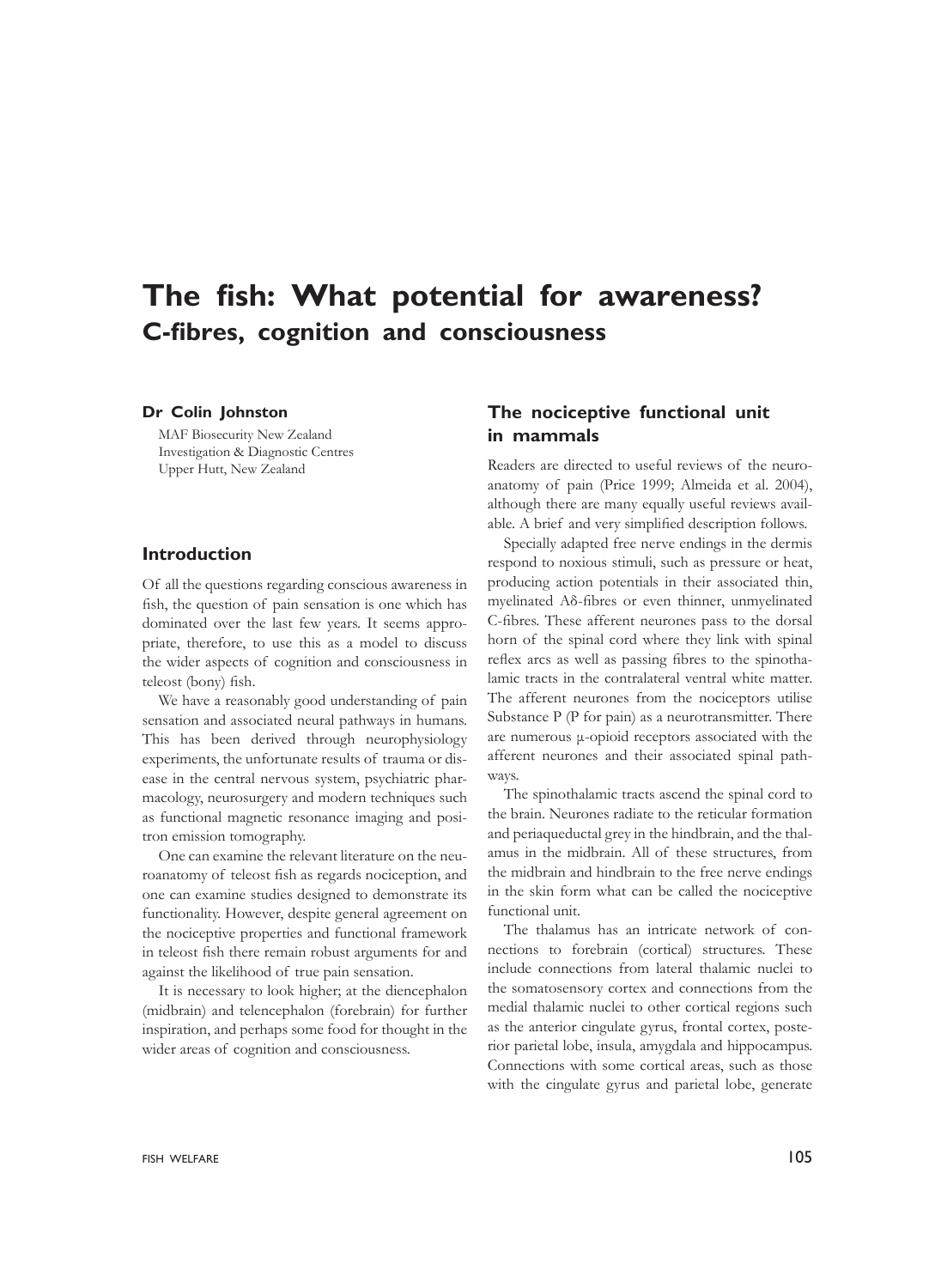the emotional aversiveness of pain and an awareness of body integrity respectively and are recognised to be involved in the conscious awareness of the noxious stimuli. Some, however, such as those to the somatosensory cortex, are not explicitly linked with conscious awareness.

Ascending nociceptive impulses entering the periaqueductal grey will stimulate a range of further radiations within the brainstem, medulla and pons. Descending signals pass to the *locus coeruleus* and the *nucleus raphe magnus*, from which noradrenergic and serotonergic neurones descend the spinal cord, via the reticulospinal tract, and inhibit activity associated with the afferent Aδ- and C- fibres. In addition, the periaqueductal grey radiates to the rostral ventrolateral medulla (RVLM), where it induces changes in the cardiovascular system via the sympathetic nervous system, and the *nucleus retroambiguus*, which induces innate behavioural changes such as vocalisation, grimacing and locomotor responses. The periaqueductal grey is rich in μ–opioid receptors, which increase the descending inhibition of nociception.

#### **Nociception in fish**

We know that teleost (bony) fish possess nociceptors similar to mammals (Sneddon et al*.* 2003a), that these receptors derive from afferent spinal nerves that innervate the spinal cord (Rose 2002), and that they consist of Aδ- and C- fibres (Sneddon et al. 2003a, Dunlop & Laming 2005).

Similarly to mammals, there is evidence to suggest that fish possess the functional equivalents of the spinothalamic and reticulospinal tracts (Snow et al. 1993), as well as medullary structures such as the periaqueductal grey, *locus coeruleus* and reticular formation (Sneddon 2006).

Neuroactive chemicals identified in fish include Substance P, enkephalins and β-endorphins. In addition, fish possess, amongst others, μ‑opioid receptors (FSBI 2002; Hastein 2004).

Everyone seems to be in agreement that teleost fish possess the basic functional unit of nociception, including the inhibitory feedback components, found in mammals.

Numerous studies have demonstrated the response of teleost fish to μ‑opioid receptor agonists such as morphine. Morphine ablated the adverse responses seen following the injection of noxious substances into the lips of rainbow trout (*Oncorhynchus mykiss*)

(Sneddon 2003), it rekindled the "fear" of a novel object in trout whose attention was apparently distracted by the noxious effects of acetic acid injections in their lips (Sneddon et al. 2003b), and it stopped goldfish responding aversively to electric shocks. The opioid antagonist, naloxone, reversed this effect in the same fish (Ehrensing et al. 1982).

The argument is commonly made that, if fish did not feel pain, why would they have similar nociceptive pathways to mammals, use the same neurotransmitters as humans and have an apparently identical response to morphine (FSBI 2002; Hastein 2004)?

It is not an unreasonable assertion. It is hard, however, to state with absolute certainty that it is true. It can be argued that the nociceptive functional unit is just that; a neuroanatomical pathway that functions in the periphery, the spinal cord and the lower levels of the central nervous system and does not necessarily impinge upon consciousness. Neurotransmitters are just neurotransmitters; there are a finite number of chemicals available in the nervous system and they may fulfil multiple roles. Finally, one can argue that μ-opioid agonists, like morphine, have a negative feedback role in nociception via the receptors in the periaqueductal grey and spinal cord, rather than having a purely analgesic function.

In examining the literature it is clear that there is general agreement of the functioning of nociceptive systems in teleost fish at levels below the forebrain, but that there is also general disagreement above this level.

#### **Anthropomorphism and the necessary neocortex**

One school of thought is that humans, instinctively, anthropomorphise animals, projecting our mental processes and abilities onto lower order animals, and that a detached, subjective look at the forebrain, or telencephalon, of fish is needed (Rose 2002; Iwama 2007).

In this school of thought consciousness, and its associated awareness, is a function of a massively expanded neocortex. An examination of the fish brain is enough to show that there is, indeed, a very small cortex. It has therefore been hypothesised that fish do not have a complex enough brain structure to allow higher processing and consciousness (LaChat 1996; Rose 2002).

The philosophical and theoretical justifications for this hypothesis are numerous (Rose 2002, 2007).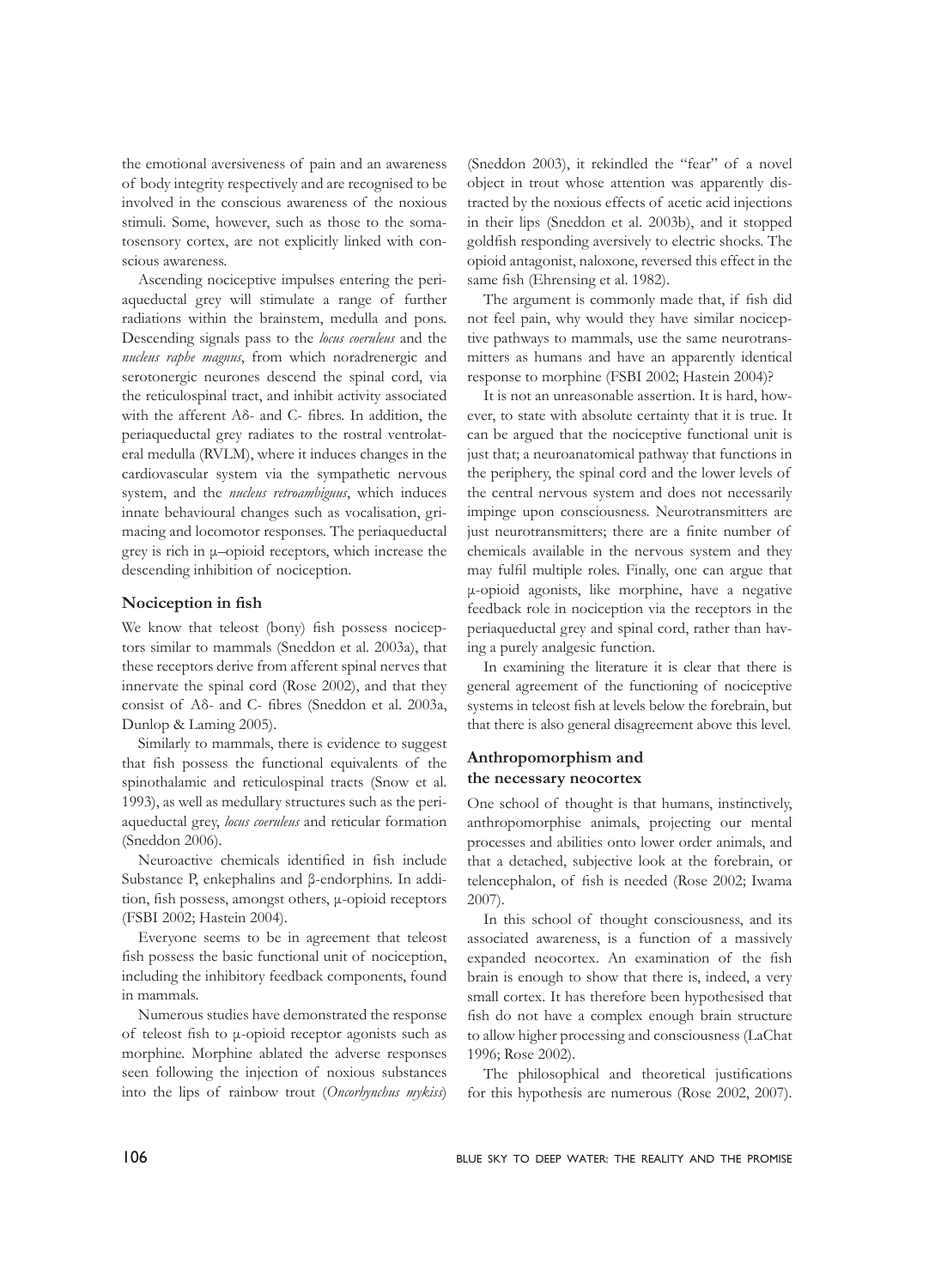Patients in a persistently vegetative state (PVS) have been used as examples of the necessity for the neocortex in the generation of consciousness. The argument goes something along the lines that, given a noxious stimulus these PVS patients can respond with behaviours that appear to be pain responses such as grimacing and pushing away the stimulus; however, they have no consciousness and are not aware of pain. Thus innate behavioural responses are not evidence of pain sensation, and the cortex is a strict requirement for conscious awareness (Rose 2002).

One study in fish involved the ablation of the telencephalon (Overmier & Papini 1986). It was reported that the experimental subjects could find and eat food, participated in social behaviours (such as schooling, spawning and intraspecies aggression), courtship, nest building and parental care. Avoidance learning was still possible in these fish. Although, readers should note that it was clearly much more difficult to develop avoidance learning behaviour without a forebrain (Overmier & Papimi 1986).

It is the contention of this school of thought that there are no areas of the fish brain of sufficient complexity, to replace the neocortex, that are not already committed to other functions (Rose 2002).

In addition, the neocortical argument contends that avoidance learning, or fear conditioning, is an example of implicit learning (or procedural representation) and requires no conscious awareness. Indeed, the ability to learn is observed in all vertebrates, even decerebrate ones (McPhail 1998).

The alternate school of thought is, obviously, that consciousness is possible. It is necessary to try and work through some of the thinking and evidence for this alternative position.

## **First indications of more complex cognition**

So, how can we progress this conundrum? Can we look beyond what can be argued to be innate behavioural responses? In other words, what is the likelihood of higher processing and at least some form of consciousness in teleost fish?

Firstly, extra-cortical processing happens in other species: The optic tectum (midbrain) of birds, rather than the optic cortex, is used to process visual stimuli (FSBI 2002). Does something similar happen in fish?

There is certainly evidence to suggest that apparently advanced cognitive functions can be carried out in the fish brain, regardless of the amount of cortex.

Goldfish can learn mazes (Rodriguez et al. 1994), butterfly fish navigate coral reefs using landmarks (Reese 1989) and gobies learn the layout of rockpools at high tide so that, if threatened at low tide, they can jump out of an isolated rock pool into a neighbouring one (Aronson 1971). Paradise fish are reported to avoid the areas where they have previously encountered a predator (Czanyi & Doka 1993). These all indicate the ability to build mental representations of their environment, a reasonably complex task.

Guppies (*Poecilia reticulata*) learn the route to food by shoaling with more knowledgeable conspecifics. The inexperienced fish show a preference for shoaling with familiar fish that are experienced (Swaney et al. 2001). This demonstrates conspecific recognition. Conspecific recognition, arguably a complex skill, is also demonstrated by the Australian seahorse (*Hippocampus whitei*), which form pairs that mate repeatedly and exclusively. The pair greets each other daily and eschews interactions with non-partners (Vincent & Sadler 1995).

Carp have been shown to avoid hooking following catch-and-release (Beukema 1970), although, there are also reports of fish being repeatedly hooked in other studies (Schill et al. 1986; Behnke 2004).

In addition, published studies demonstrate that areas of the fish telencephalon have functionally homologous properties to areas of the mammalian cortex. Areas of the medial and lateral pallium of the telencephalon have been linked to the functions of the amygdala and hippocampus (both components of the cortex) in humans (Portavella et al. 2004). It has been hypothesised that the difficulty in learned avoidance behaviour in fish subject to telencephalic ablation, reported earlier (Overmier & Papimi 1986), suggests that one function of the fish telencephalon could be to use emotional states as conditioned reinforcers to drive instrumental responses i.e. the consequences modify the behaviours.

## **Consciousness: Structure or process?**

Consciousness may be primary or secondary. Primary consciousness is the ability to generate a mental scene in which diverse information is integrated for the purpose of directing oneself. Secondary consciousness is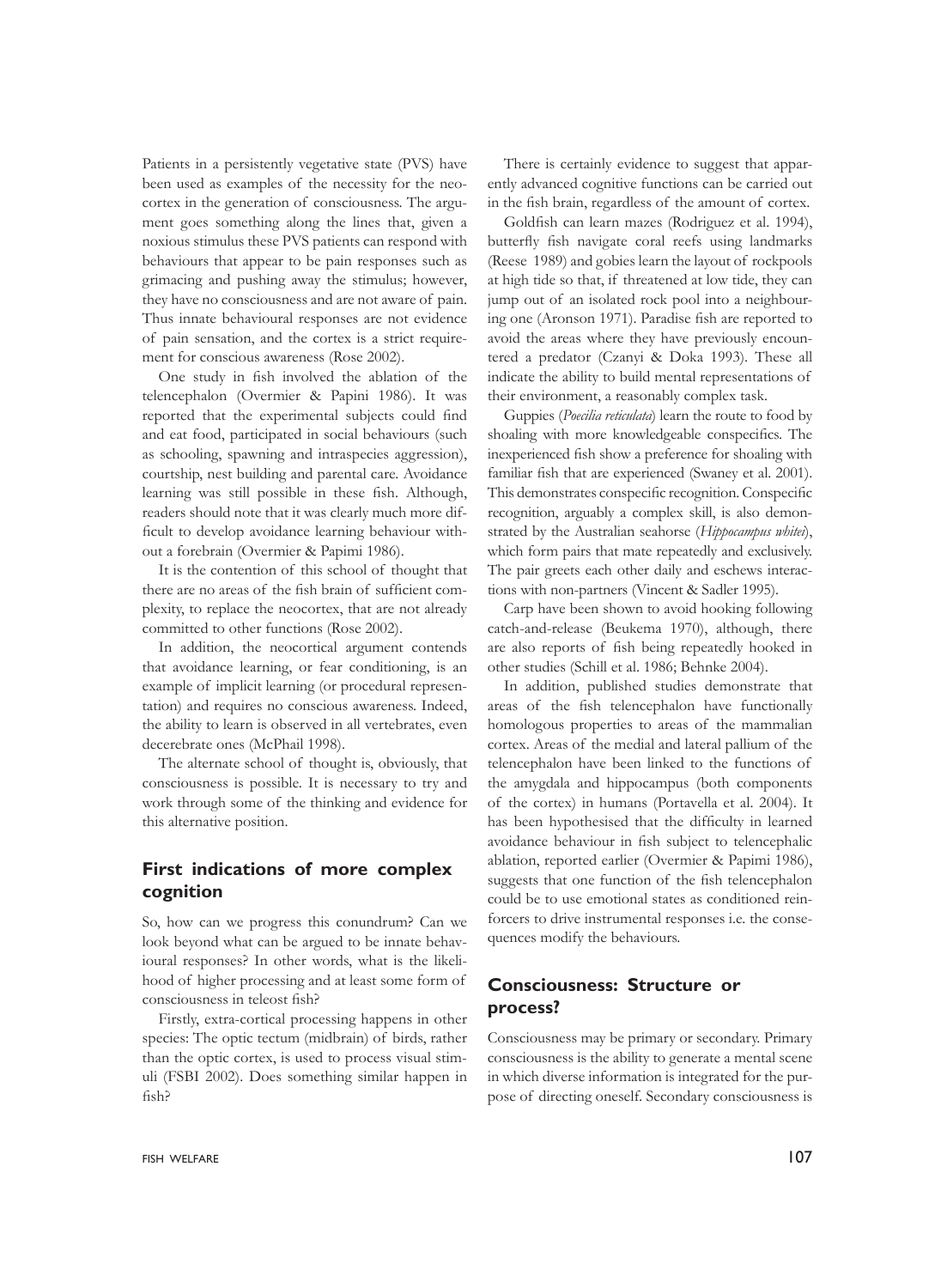taken to mean a higher order cognition incorporating self knowledge and self awareness (Edelman & Tononi 2000).

Rather than being tied to a specific anatomical type of structure, e.g., a six-layered neocortex, it is now considered more likely that consciousness is related to functional interactions between brain structures, especially the thalamus and the cortex (Edelman & Tononi 2000; Laureys et al. 2000; Baars 2002), the so-called thalamocortical networks.

There have been reports of functionally normal individuals who display apparently normal consciousness and IQ levels but lack the normal degree of neocortical expansion (Edelman & Tononi 2000). It has also been demonstrated that a persistent vegetative state (PVS) may result from damage to thalamic nuclei, even when accompanied by almost normal metabolic rates in the cortex (Schiff et al*.* 2002). Positron emission tomography studies have shown decreased connectivity between the thalamic nuclei and both the anterior cingulate gyrus and prefrontal cortex in patients in a PVS. Those that have recovered from a PVS show a restoration in thalamocortical activity (Laureys et al*.* 2000), suggesting that the restoration of consciousness is associated with the restoration of the functional relationship between the thalamus and the cortex.

So, historically perhaps, we have tended to equate a loss of conscious awareness with cortical damage. However, given the evidence above, this conclusion is likely to be erroneous. If we consider the human brain for a moment, we have a model of both conscious and unconscious states in the same individual. No one would deny that there is a significant difference in our level of consciousness between being awake and active and being in a deep dreamless sleep, with no feeling of self-awareness. There is no physical difference between our brains in these two very different conditions and so perhaps we can conclude that the difference between the presence and absence of conscious awareness can be solely a functional one (Llinas et al. 1998).

The requirement for the functional interaction of thalamic and cortical structures in the generation of consciousness has led to the idea of the so-called dynamic core hypothesis (Edelman & Tononi 2000; Laureys et al. 2000; Baars 2002).

# **The Dynamic Core Hypothesis: Resonance networks and**  γ-**frequencies**

The functioning of the thalamocortical neural networks in the generation of consciousness can be studied using a variety of techniques. Magnetoencephalopathy and some more invasive studies in cats have indicated that consciousness is supported by what is termed neural resonance in thalamocortical structures via feedback loops, or so-called neural signal reentry. Importantly this resonance seems to be in the γ-frequencies (20–50 Hz) with most effective activity and greatest signal amplification in the feedback loops at about 40 Hz (Llinas et al. 1998).

Thalamic neurones intrinsically display rhythmic, oscillatory activity in the γ-range of frequencies. This activity is greatest in their dendritic processes (those that make connections with other nerve cells) and occur at highest frequency (around 40 Hz) when depolarised to <-45 mV (Llinas et al. 1998).

The state of being awake is associated with thalamic neurone depolarisation and associated strong resonance in γ-frequencies, whereas, deep dreamless sleep is associated with thalamic neurone hyperpolarisation, which appears to inhibit the oscillatory activity of the thalamic neurones (Llinas et al. 1998) and hence greatly reduced resonance in the thalamocortical networks.

Extrinsic stimulation of the thalamocortical networks at a frequency of 40 Hz induces distinct thalamocortical resonant columns separated by active inhibition via GABA (γ‑amino butyric acid)-mediated inhibitory neurones. Stimulation of cortical neurones, or activity in the network at lower frequencies (such as 10 Hz), produces widespread but undirected activity across the thalamus and cortex, similar to that seen in deep, dreamless, slow wave sleep (Llinas et al. 1998).

This suggests that the stimuli that we become consciously aware of are processed in thalamocortical resonant columns (40 Hz frequencies ideally), with each distinct stimulus being processed in independent units or loops of neurones.

In summary, the generation of consciousness is less dependent on the neuroanatomy of the cortex, and more dependent on the existence of thalamocortical networks of neurones that form resonant feed-back loops. The frequency of the oscillatory activity in these resonant loops is important in the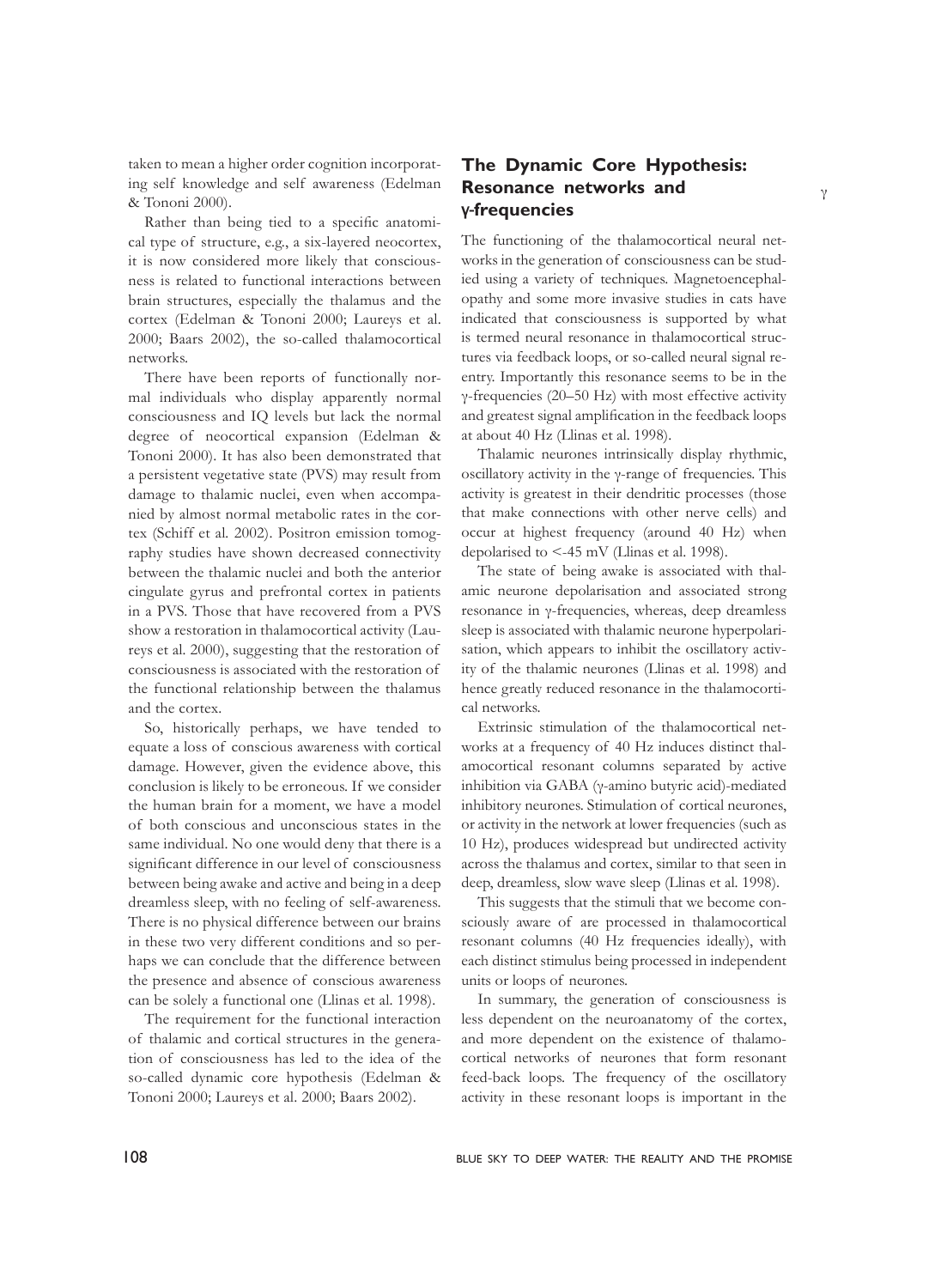generation of discriminatory resonant columns. Stimuli that induce thalamic and cortical activity at frequencies outside the γ-frequencies would fail to generate resonant columns and thus the stimuli may well induce cortical activity at a level that we would not necessarily be aware of.

## **Thalamocortical networks in teleost fish**

Can we determine how far the central nervous system of fish satisfies the requirements of the dynamic core hypothesis?

There is adequate experimental evidence to indicate that teleost fish do possess thalamocortical neural networks. These neural pathways have been elucidated for, amongst others, visual somatosensory processing (Ito et al*.* 1986), olfactory processing (Laberge & Hara 2001) and vocal/acoustic activity (Goodson & Bass 2002).

Does the presence of these proven thalamocortical neural networks prove that there is conscious awareness, or that noxious stimuli are processed similarly?

While the presence of thalamocortical neural networks is considered a necessary component of the dynamic core hypothesis, we have seen previously that it is more complicated than that. So, perhaps we can say it is evidence of complex neural structures in the fish brain but that we need to look further, especially as regards the higher processing of nociceptive inputs.

## **Do nociceptive stimuli radiate beyond the thalamus in fish?**

Goldfish and trout were studied to try and answer this question. Fine electrodes were placed in the spinal cord, cerebellum, tectum and telencephalon of the fish and a polymodal nociceptor was individually stimulated electrically. The resultant neural activity was measured in the different areas of the nervous system and could be classified into responses via Aδ-fibres and C-fibres. The results were very clear; stimulation of an individual nociceptor resulted in neural activity of both Aδ- and C-fibre characteristics in the telencephalon (forebrain) of both goldfish and trout. Goldfish demonstrated much more C-fibre mediated activity than trout, in which Aδ- activity predominated (Dunlop & Laming 2005). This indicates that there must be neural projections from midbrain structures, that receive nociceptive inputs, to the cortex of fish.

A separate corroborative study used functional magnetic resonance imaging to study brain activity in fish during stimulation of nociceptors. The fMRI indicated that there was activity in the midbrain, which is only to be expected, and in the forebrain (Sneddon 2006). In addition, the same researchers noted increased gene expression in the forebrain in response to noxious stimuli (Sneddon 2006). This is significant, perhaps, because it is known that Substance P (the neurotransmitter associated with C-fibres) can upregulate the expression of immediate early genes for example, as part of a long-term stress response. This would again indicate that nociceptive stimuli are radiated to the fish forebrain.

It is apparent now that noxious stimuli induce both neural activity and gene expression in the forebrain of fish. Still, this is not necessarily evidence of conscious awareness of those stimuli. After all, we have seen that the frequency of resonance in thalamocortical networks can be the difference between conscious and unconscious cortical activities. Further experimental work is obviously needed.

## **Seeking further evidence: Cognitive theory and observed behaviours**

From a psychological aspect one can consider two theorised mental states: Conscious cognition and motivational affective states.

Conscious cognition has been defined as the ability to retain learned information as mental representations, and relies on the presence of primary consciousness (Heyes 1993; Dickinson & Balleine 1994).

Mental representations may be either procedural or declarative. Procedural representations are exemplified by stimulus-response behaviours, also called implicit learning. These representations are mainly unconscious (Rose 2002), although it doesn't rule out conscious involvement. Declarative representations are more interesting. They mean that the individual is paying selective attention to internal and external stimuli and comparing them with expectations to drive flexible behaviour, or adaptive responses (Heyes 1993; Dickinson & Balleine 1994).

We can cite examples where fish have displayed apparent declarative representation; that is, they have adapted their behaviour in accordance with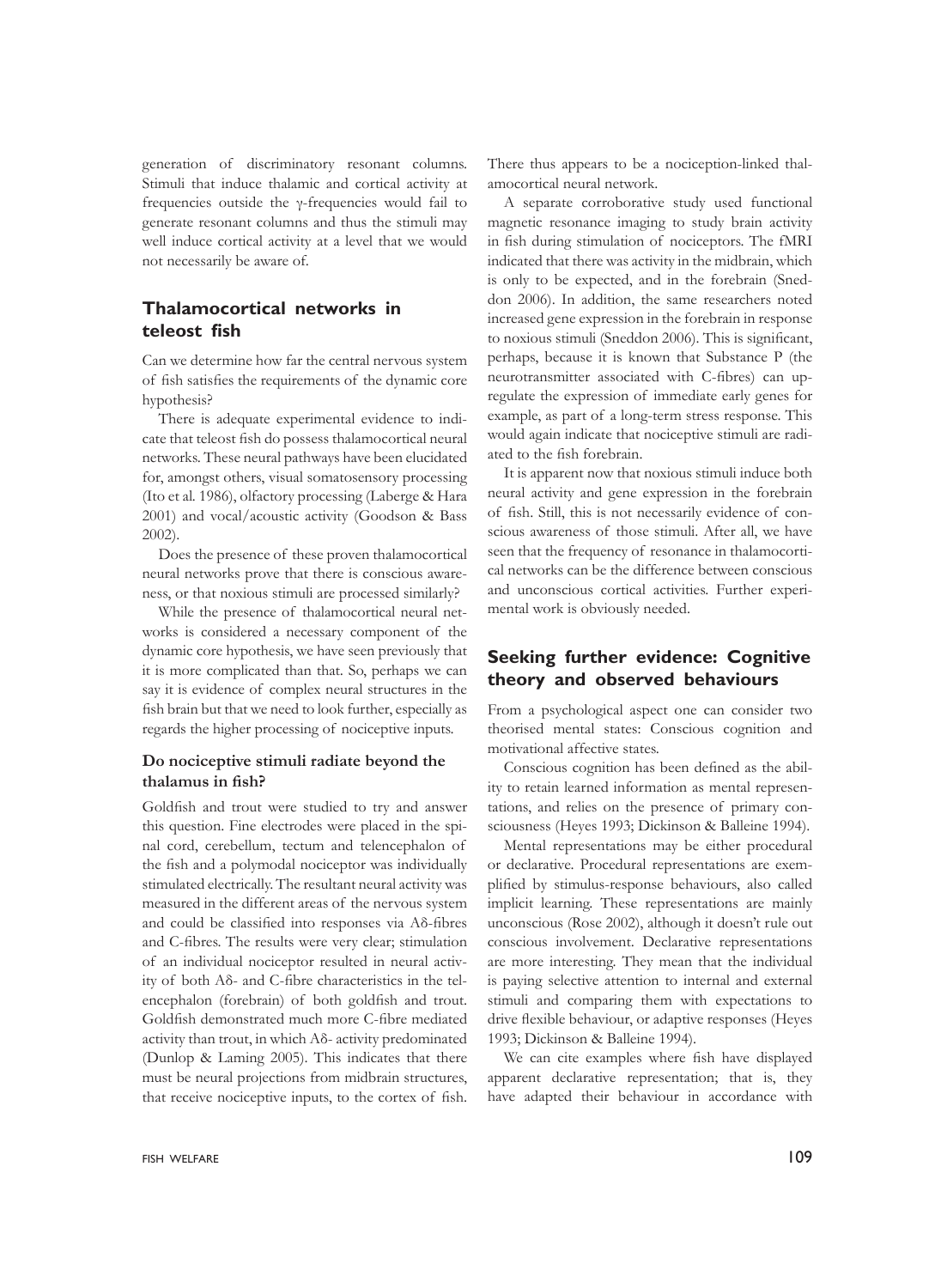expectations and observations. Siamese fighting fish, given the opportunity, will spend a greater proportion of their time observing the interactions between two other males, and when introduced to either of the fish they have been observing appear more willing to fight a fish they have seen lose an interaction than those they have seen win (Oliveira et al. 1998). When their experiences are manipulated, with apparent interactions being observed, one can reverse this effect. This behaviour is not limited to fighting fish; female songbirds (great tits) demonstrate similar behaviour (McGregor et al. 2001). Female fighting fish also display a preference to mate with males they have observed win an interaction with another male and will alter their mate choice after observing an interaction (Doutrelant & McGregor 2000).

## **Motivational affective states**

Examples of motivational affective states are fear, hunger and thirst. They are biological adaptations designed to motivate behaviour in situations where a flexible response would be more effective than a rigid reflex response. In tetrapods and bipeds, motivational affective states are also involved in memory and learning (Chandroo et al. 2004).

Two central nervous systems are thought to be involved in the development of motivational affective states; namely the limbic system and the dopaminergic neural system. Both of these are considered relatively primitive parts of the central nervous system and conserved through evolution (LeDoux 2000).

#### **The limbic system**

In humans the limbic system is formed mainly from the amygdala and hippocampus, together with input from the hypothalamus, habenulae and mamillary bodies. A number of studies involving ablation of specific areas of the teleost fish telencephalon have demonstrated functionally equivalent areas in the fish brain to the human amygdala and hippocampus (Salas et al. 1996; Portavella et al. 2002; Portavella et al. 2004). The medial pallium of the fish telencephalon has been linked to amygdalar functions (Portavella et al. 2004), whilst the lateral pallium has been equated with the hippocampus (Salas et al. 1996; Portavella et al. 2004).

The amygdala is involved in emotional behaviours and emotional memory. Lesions in the amygdala appear to abolish acquired conditioned responses

(Portavella et al. 2004). The hippocampus is implicated in spatial learning, relational memory and the processing of temporal attributes of stimuli (Portavella et al. 2004), as well as being linked to memory and declarative representation (Eichenbaum 1997). If lesions in the areas of the fish telencephalon considered homologous to the amygdala and hippocampus produce similar effects to lesions in mammals, one can theorise that fish may well have some degree of emotional memory, relational memory and declarative representation.

#### **The dopaminergic system**

The dopaminergic neural system is made up of mesolimbic and mesostriatal neurones. The mesolimbic neurones project into the limbic system and mediate learning and reward (e.g., cost/benefit). The mesostriatal neurones are linked with the substantia nigra in humans and are involved in behaviour and movement. There is experimental evidence that similar dopaminergic systems exist in teleost fish. The dopamine agonists, apomorphine and amphetamine, can be used to alter a fish's state of affect in a similar way to humans (Lett & Grant 1989; Mok & Munro 1998).

C-fibres in fish, which produce Substance P, can also be found in the same regions as the dopaminergic neurones are located. Apart from acting as a neurotransmitter in the nociceptive system, Substance P has been implicated in learning, memory and reward similarly to the dopaminergic system. Substance P has been shown to facilitate learning and reward behaviours in goldfish (Mattioli et al*.* 1995; Mattioli et al. 1997; Santangelo et al*.* 2001).

It is also possible to induce changes in the neurochemistry and behaviour of fish that faithfully mirror those seen in humans with Parkinson's disease. The chemical MPTP (1-methyl-4-phenyl-1,2,3,6-tetrahydropyridine) targets and destroys the mesostriatal dopaminergic neurones in the substantia nigra in humans and equivalent neurones in fish, resulting in similar effects in both, namely greatly reduced dopamine and noradrenaline levels and a 90% reduction in activity levels (Pollard et al. 1996).

### **Experimental evidence for limbic and dopaminergic behaviours**

Theoretically, fish display evidence of a functional dopaminergic system. They also appear to have a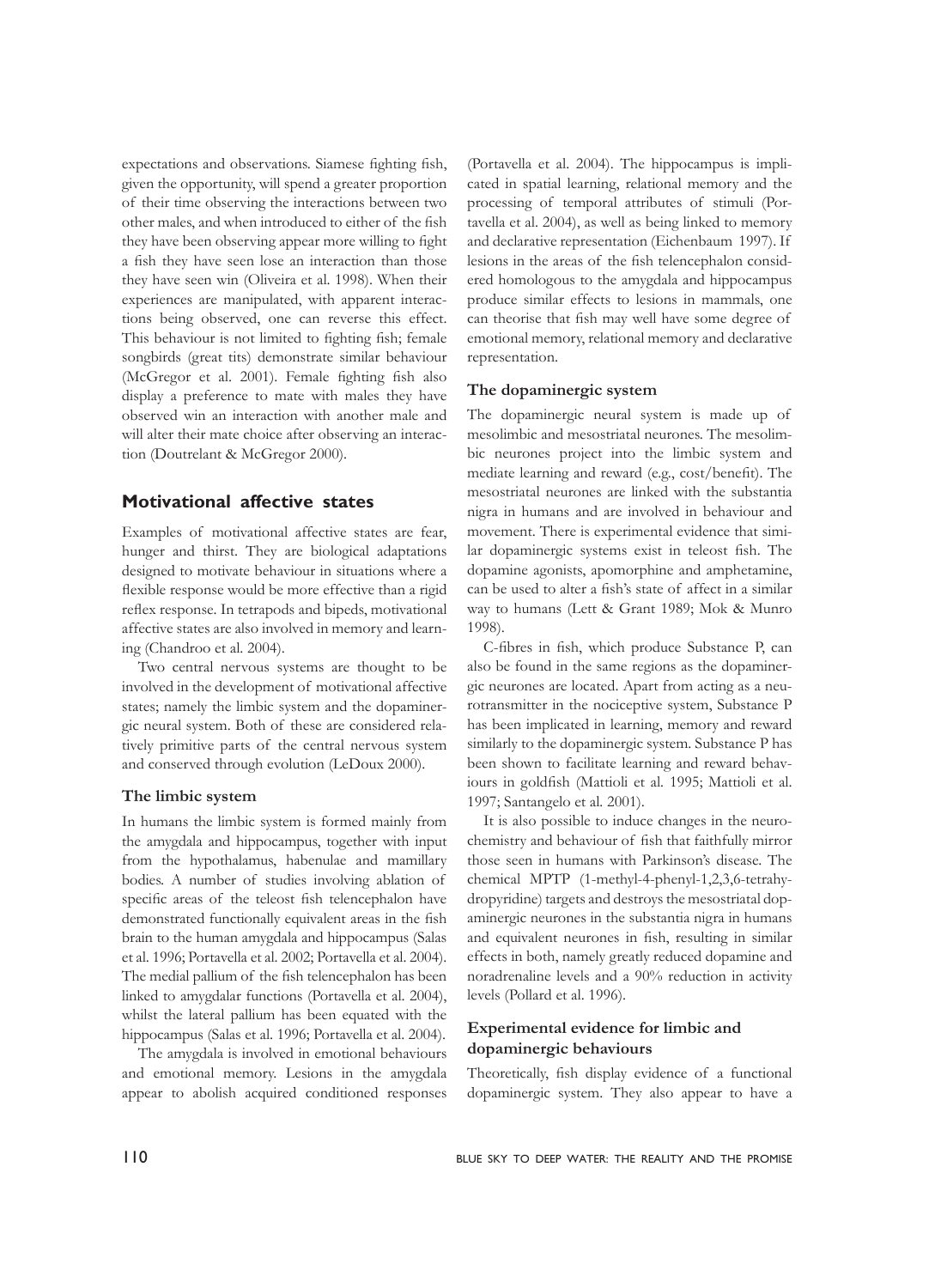limbic system functionally similar to mammals. So, can one design an experiment to demonstrate activity in the limbic and dopaminergic systems?

One such experiment (Dunlop et al. 2006) aimed to demonstrate an adaptive or flexible response to a stimulus as evidence of potential declarative representation, which is associated with conscious cognition and the limbic system (Heyes 1993; Dickinson & Balleine 1994; Eichenbaum 1997). The researchers then used a conspecific to introduce the potential additional aspect of reward-mediated behaviour or cost/benefit analysis; a function of the dopaminergic system.

The researchers designed a system whereby they could stimulate a discrete small area of skin nociceptors in goldfish and trout at increasing voltages along a tank. The tank was divided into four main regions set at zero volts (end), zero volts (inner), 3 volts and 30 volts (2.5 volts and 25 volts for trout). The goldfish and trout were exposed to this on two consecutive days, first in the absence, then in the presence of a conspecific held (unstimulated) in the region of highest voltage. Blood cortisol levels were measured daily.

There was a clearly gradiated response for goldfish (measured in terms of escape time from each voltage area) across the voltage range and between the two days. The inverse relationship displayed between voltage and escape time could be an expression of elastic behaviour, but could also be simply due to intensity of stimulus affecting a reflex behavioural response. On the second day of the experiment, escape times were significantly reduced for each voltage area when compared with the first day. Was this evidence of learning and using expectations to adjust responses? Might we associate this change with declarative representation? Or is it just a conditioned response? A similar response was noted in trout at higher voltages but there was little difference in escape response at the lower voltages in trout.

Without a conspecific the goldfish tended to move as far away from the area of electrical stimulation as the tank would allow (to the zero volt end section). When a conspecific was introduced, the behaviour changed. The goldfish were slightly slower to leave the area of voltage stimulation (3 volts) than in the absence of a conspecific. They also tended to remain as close to the conspecific as possible (in the zero volt inner section) without entering the area of electrical stimulation. Trout were quite different; they

preferentially moved into the medium voltage section to be as close to their conspecific as possible. Was this evidence of cost/benefit decision-making in the goldfish and trout? Can it be linked to the dopaminergic system? Or is there innate shoaling behaviour in trout that is stronger than an escape response?

Interestingly, despite the goldfish remaining in the zero voltage area of the tank, their cortisol levels were significantly higher when the conspecific was present. Were the goldfish stressed by the choice between avoiding the noxious stimulus and being in close association with a conspecific? Is this evidence of limbic and dopaminergic activity?

The trout, despite being in an area of noxious stimulus (2.5 volts) had lower cortisol levels in the presence of a conspecific. Did they derive a reward from the social interaction that outweighed the noxious stimulus? Is this dopaminergic behaviour in action?

## **Conclusions, or just beginnings?**

So, what can we say? Perhaps a summary of where I have reached is required.

Teleost fish possess a functional nociceptive system consisting of nociceptors, Aδ- and C- fibres, spinal tracts, midbrain nuclear involvement and neurotransmitters.

Teleost fish respond to μ-opioid agonists, e.g., morphine. This could be due to analgesia or negative feedback on the nociceptive system.

Teleost fish display complex behaviours associated with learning, memory and spatial relationships.

Teleost fish display thalamocortical connectivity.

Consciousness, as we understand it, is more a function of resonant thalamocortical networks than the structural presence of a cortex.

However, resonance frequency is apparently critical in determining conscious or unconscious cortical activity. We know both happen in humans, so what happens in fish?

Noxious stimuli radiate beyond the thalamus in teleost fish, inducing activity in cortical C-fibres and Aδ-fibres, as well as inducing gene expression in the fore brain.

Fish seem to display evidence of declarative representation (elastic responses), e.g., Siamese fighting fish. This suggests primary consciousness (as previously defined) and a functional limbic system.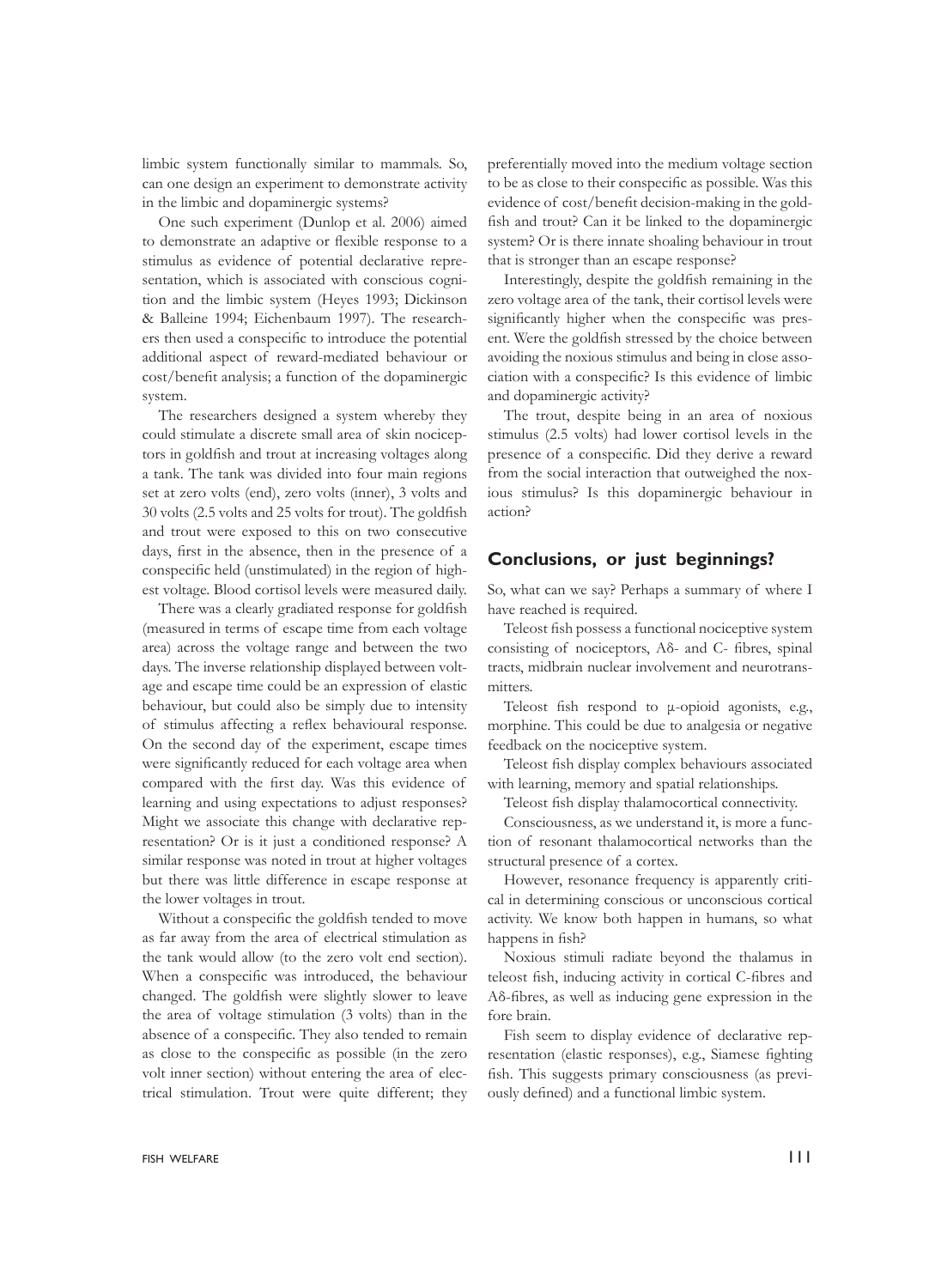Evolutionary and experimental evidence suggests that teleost fish possess functional equivalents of the limbic and dopaminergic nervous systems—systems that are linked with emotion, memory, spatial relationships, primary consciousness, reward and cost/benefit decision-making.

The appreciation or awareness of stimuli in fish may well be different to ours and it is hard for us to conceptualise a very different way of thinking or processing information, but current knowledge presents to us a range of possibilities. We don't currently know if fish thalamocortical networks operate, or support, resonant neural signal re-entry, or how important that might necessarily be. It is apparent that noxious stimuli induce gene expression in the forebrain of fish. In mammals, Substance P is also linked with increased gene expression and chronic stress.

It therefore behoves us, where possible, to give these complex animals the benefit of the doubt when it comes to their welfare. What we can say with certainty is that, regardless of the opinion on consciousness, most commentators agree that chronic noxious stimuli are a cause of stress in fish and as such represent poor welfare.

## **References**

- Almeida, T. F.; Roizenblatt, S.; Tufik, S. 2004: Afferent pain pathways: a neuroanatomical review. *Brain Research 1000(1-2):* 40–56.
- Aronson, L. R. 1971: Further studies on orientation and jumping behaviour in the Gobiid fish *Bathygobius soporator*. *Annals of the New York Academy of Science 188*: 378–392.
- Baars, J. B. 2002: The conscious access hypothesis: origins and recent evidence. *Trends in Cognitive Science 6*: 47–52.
- Behnke, R. 2004: The best science. *Trout:* 59–60.
- Beukema, J. J. 1970: Angling experiments with carp: decreased catchability through one trial learning. *Netherlands Journal of Zoology 20*: 81–92.
- Chandroo, K. P.; Duncan, I. J. H.; Moccia, R. D. 2004: Can fish suffer?: perspectives on sentience, pain, fear and stress. *Applied Animal Behaviour Science 86(3/4)*: 225–250.
- Czanyi, V.; Doka, A. 1993: Learning interactions between prey and predator fish. *Marine Behaviour and Physiology 23*: 63–78.
- Dickinson, A.; Balleine, B. 1994: Motivational control of goal-directed action. *Animal Learning & Behavior 22*: 1–18.
- Doutrelant, C.; McGregor, P. K. 2000: Eavesdropping and mate choice in female fighting fish. *Behaviour 137*: 1655–1669.
- Dunlop, R.; Laming, P. 2005: Mechanoreceptive and nociceptive responses in the central nervous system of goldfish (*Carassius auratus*) and trout (*Oncorhynchus mykiss*). *Journal of Pain 6(9)*: 561–568.
- Dunlop, R.; Millsopp, S.; Laming, P. 2006: Avoidance learning in goldfish (*Carassius auratus*) and trout (*Oncorhynchus mykiss*) and implications for pain perception. *Applied Animal Behaviour Science 97(2/4):* 255–271.
- Edelman, G. M.; Tononi, G. 2000: *Universe of consciousness: How matter becomes imagination.* Basic Books; New York.
- Ehrensing, R. H.; Mitchell, G. F.; Kastin, A. J. 1982: Similar antagonism of morphine analgesia by MIF-1 and naloxone in *Carassius auratus*. *Pharmacology Biochemistry and Behavior 17*: 757–761.
- Eichenbaum, H. 1997: Declarative memory: insights from cognitive neurobiology. *Annual Review of Psychology 48*: 547–572.
- FSBI 2002: *Fish Welfare. Briefing Paper 2. pp6-7* Fisheries Society of the British Isles, Granta Information Systems.
- Goodson, J. L.; Bass, A. H. 2002: Vocal-acoustic circuitry and descending vocal pathways in teleost fish: Convergence with terrestrial vertebrates reveals conserved traits. *The Journal of Comparative Neurology 448*: 298–322.
- Hastein, T. 2004: Animal welfare issues relating to aquaculture. Pp. 219-227 *in*: *Global conference on animal welfare: an OIE intiative, Paris, 23*–*25 February 2004.* World Organisation for Animal Health; Paris.
- Heyes, C. M. 1993: Imitation, culture and cognition. *Animal Behaviour 46*: 999–1010.
- Ito, H.; Murakami, T.; Fukuoka, T.; Kishida, R. 1986: Thalamic fiber connections in a teleost (*Sebaticus marmoratus*): visual somatosensory, octavolateral, and cerebellar relay region to the telenchephalon. *The Journal of Comparative Neurology 250*: 215–227.
- Iwama, G. K. 2007: The welfare of fish. *Diseases of Aquatic Organisms 75(2)*: 155–158.
- Laberge, F.; Hara, T. J. 2001: Neurobiology of fish olfaction: a review. *Brain Research Reviews 36*: 46–59.
- LaChat, M. R. 1996: An argument in defense of fishing. *Fisheries 21*: 20–21.
- Laureys, S.; Faymonville, M. E.; Luxen, A.; Lamy, M.; Franck, G.; Maquet, P. 2000: Restoration of thalamocortical connectivity after recovery from persistent vegetative state. *The Lancet 355*: 1790–1791.
- LeDoux, J. E. 2000: Emotion circuits in the brain. *Annual Review of Neuroscience 23*: 155–184.
- Lett, B. T.; Grant, V. L. 1989: The hedonic effects of amphetamine and phenobarbital in goldfish. *Pharmacology Biochemistry and Behavior 32*: 355-356.